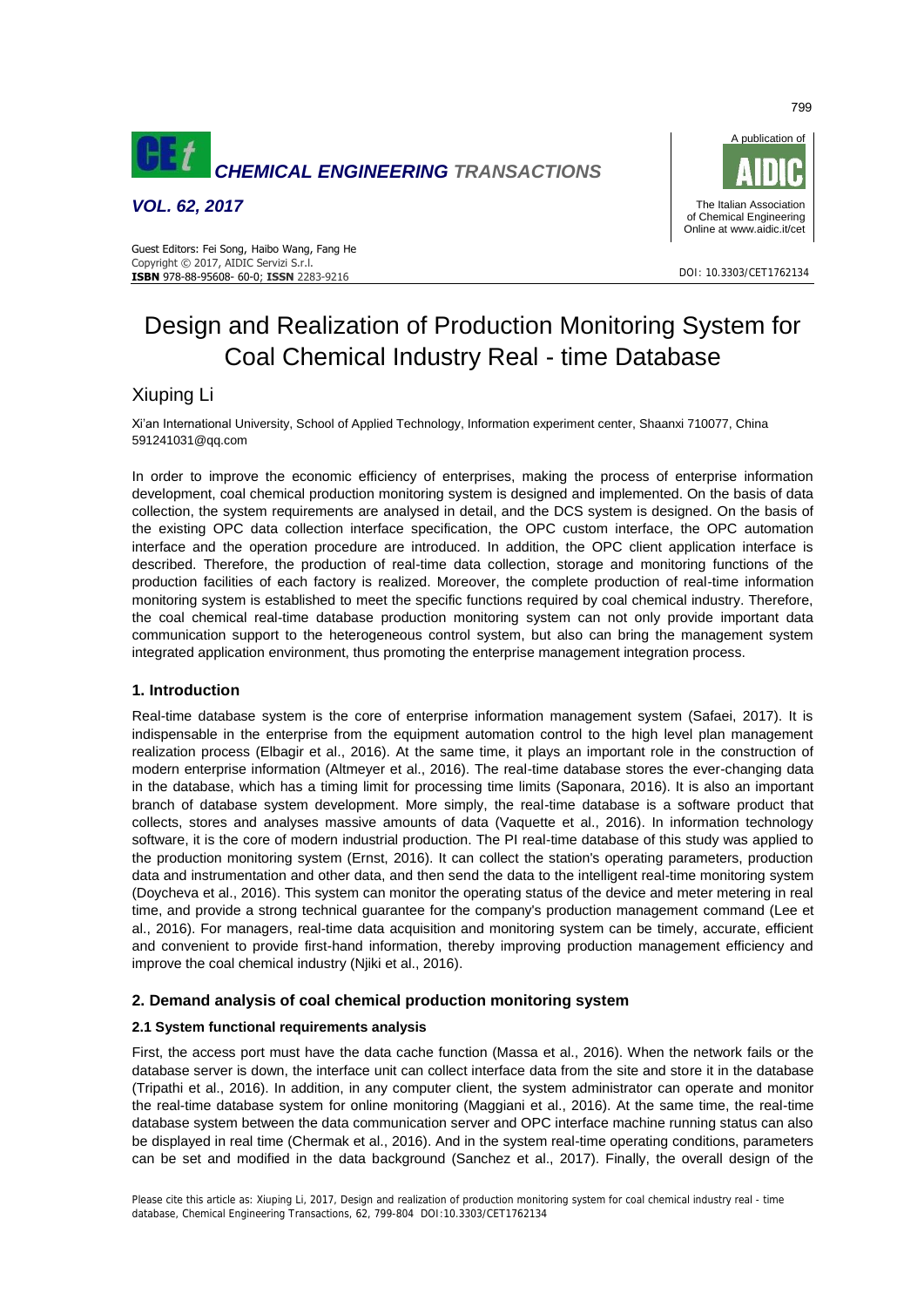system must be advanced and reasonable. The interface must be secure, stable, and fast. Real-time systems have no unnecessary impact on production management systems (Pathan et al., 2016).

#### **2.2 System performance requirements analysis**

#### (1) Description

Real-time database system I / O points of 50,000 points, the system to meet the expansion of coal chemical project needs (Doycheva et al., 2016). The number of concurrent clients is no less than 100, and the number of client installations is unlimited (Njiki et al., 2016). According to the technical characteristics of real-time database, specific solutions and solutions can be proposed (Massa et al., 2016).

### (2) Target

The production data of the DCS, ESD, and PLC can be integrated into the real-time database system via OPC SERVER (or other communication interface software) (Tripathi et al., 2016). Data transmission is one-way, safe and stable. Historical data contains all production control system process points. Online storage for at least five years (Maggiani et al., 2016).

#### (3) Requirements:

The project is connected with the whole plant production control system at all stages of research, design, construction and application. Therefore, the production control system must be safe, stable and reliable. In addition, the production information management system should not only have a high operation, data security, strong scalability, but also have a certain upgrade capability, system openness and integration, which is integrated in the ERP, MES, LIMS System.

#### **3. Design of coal chemical production monitoring system**

#### **3.1 Overall frame structure design of production monitoring system**

Based on the real-time database system planning and the size of the enterprise network environment, the real-time database model is designed. The model is shown in Figure 1, which is a distributed application. Application system is divided into field control system, data interface server layer, real-time database, realtime data platform application layer. The system layer is based on the OPC client application or the Web server. In the real-time database system, the data interface server is the bottom. It is directly related to the network server or other data source connection, and it affects the server run-time real-time database interface software. Real-time database server-level interface server can handle data interface software and the corresponding management tasks; it can also provide computing functions. Thus, a wide range of data application services can be provided to the application layer of the real-time data platform.



*Figure 1: Production application framework for production monitoring system* 

#### **3.2 Interface machine design**

The interface machine (acquisition station) can be designed as a PC series computer. According to the scene, the IPC is the most suitable machine, it can guarantee the safety of the system. In the security, anti-static, long-term boot, the collection station is much more powerful than the PC. The main purpose of the collection station is to collect data, while playing a role in isolation. On the basis of ensuring the stable operation of the system, the place must be centralized control. When the control room has been connected to the LAN, a IPC can also be used as several sets of DCS collection station.

(1) Collection station design

800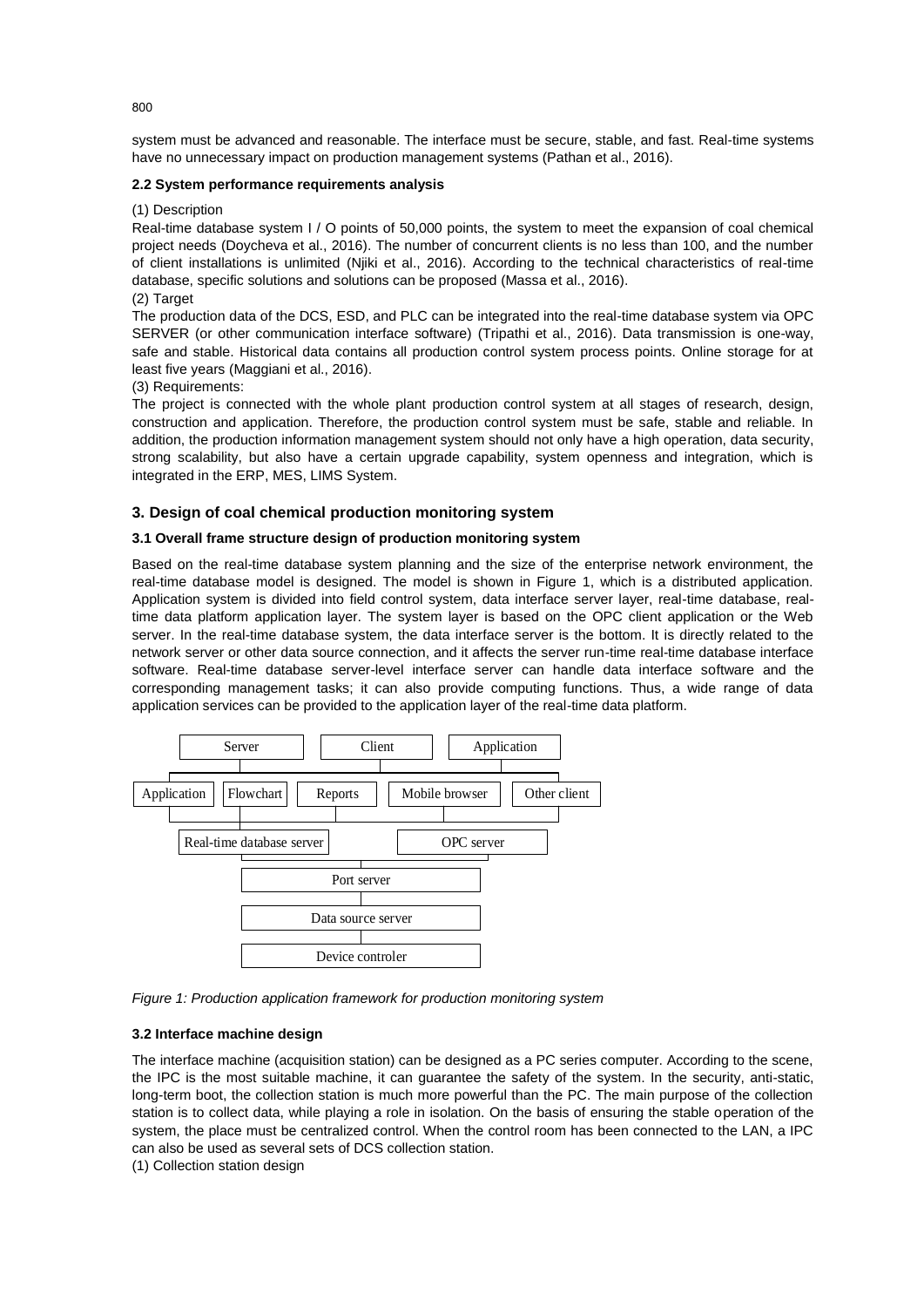P4 3.0GHz CPU (533FSB), 1G DDR memory, 160G hard drive, dual 100M network card, mouse, keyboard, 17 "monitor, CD-ROM.

#### (2) the role of the collection station

DCS / PLC / ESD system real-time connection, real-time data and historical data can be obtained.

First, the real-time and historical data exchange of the real-time database system is ensured. In the process of sending and receiving unidirectional data, physical and logical isolation is guaranteed. Second, the software running state to be real-time display. The data are dynamic and real-time for data analysis. Finally, the system must have the ability to automatically reconnect after disconnecting, thus ensuring the sustainability of the system operation.

#### **3.3 Real - time database module design**

In the real-time database design, the common object-oriented programming method is used. Real-time database is defined as a UML. Real-time database class methods are managed by specialized management programs that generate real-time applications for applications. It can perform database queries, database updates, and other requests. In addition, it can be alarmed by real-time database operations. Real-time database management program all the features encapsulated in a special class of real-time database management. Based on a class member function, it can call all database operations management. The realtime database class defines the following functional modules according to system requirements:

#### (1) Initialization module

When the database is stored in memory, the data list in the user class organization based on the database, real-time database can be dynamically generated. In addition, the content of the real-time database changes accordingly depending on the object assignment of the configuration database domain class. In order to complete the initialization, the SQL database and the real-time database data need to be created. It corresponds to the object of each index, thus increasing the speed of data access.

(2) the basic operation module

it provides the basic operation of data objects, such as the number of search operations. It can get the name of the data object and attributes.

(3) Data acquisition module

In the real-time database, each data object corresponds to a certain real-time industrial area and consistent state. On the specified device, the data acquisition module is responsible for reading, and the field device value is written to the memory buffer.

## **4. Realization and testing of coal chemical production monitoring system**

#### **4.1 Hot standby program**

This scenario uses the redundancy scheme of the real-time database server system. It can not only guarantee the real-time database system reliability and security requirements, but also to ensure that all the non-stop operation of the database. Figure 2 is a schematic diagram of a typical dual machine redundancy:

A and B are server operating systems installed on the same server. They open the same service, install the same application software, and configure the same system. Disk array and dual software are the core. Realtime databases and important real-time data are stored in disk arrays. Both servers are installed with operating system, application software and dual computer hot backup software. It has two modes of "master" or "full duplex" hot backup, and is connected to the server via an RS232 interface or a dedicated network adapter.

When the system is started, the management program of the dual system hot backup software installed on the line system is run first. Then, the necessary service and monitoring system running the server agent is started. Through the RS232 interface cable or dedicated network adapter on-line monitoring, system software and hardware platform server dual hot standby service is diagnosed and managed.

When the service or hardware of the hot standby monitoring agent fails, the corresponding processing is executed. Then, the service is switched. In addition, IP drifts to the same user name on another alternate server, and the disk array returns to the primary server of the database and restores all services.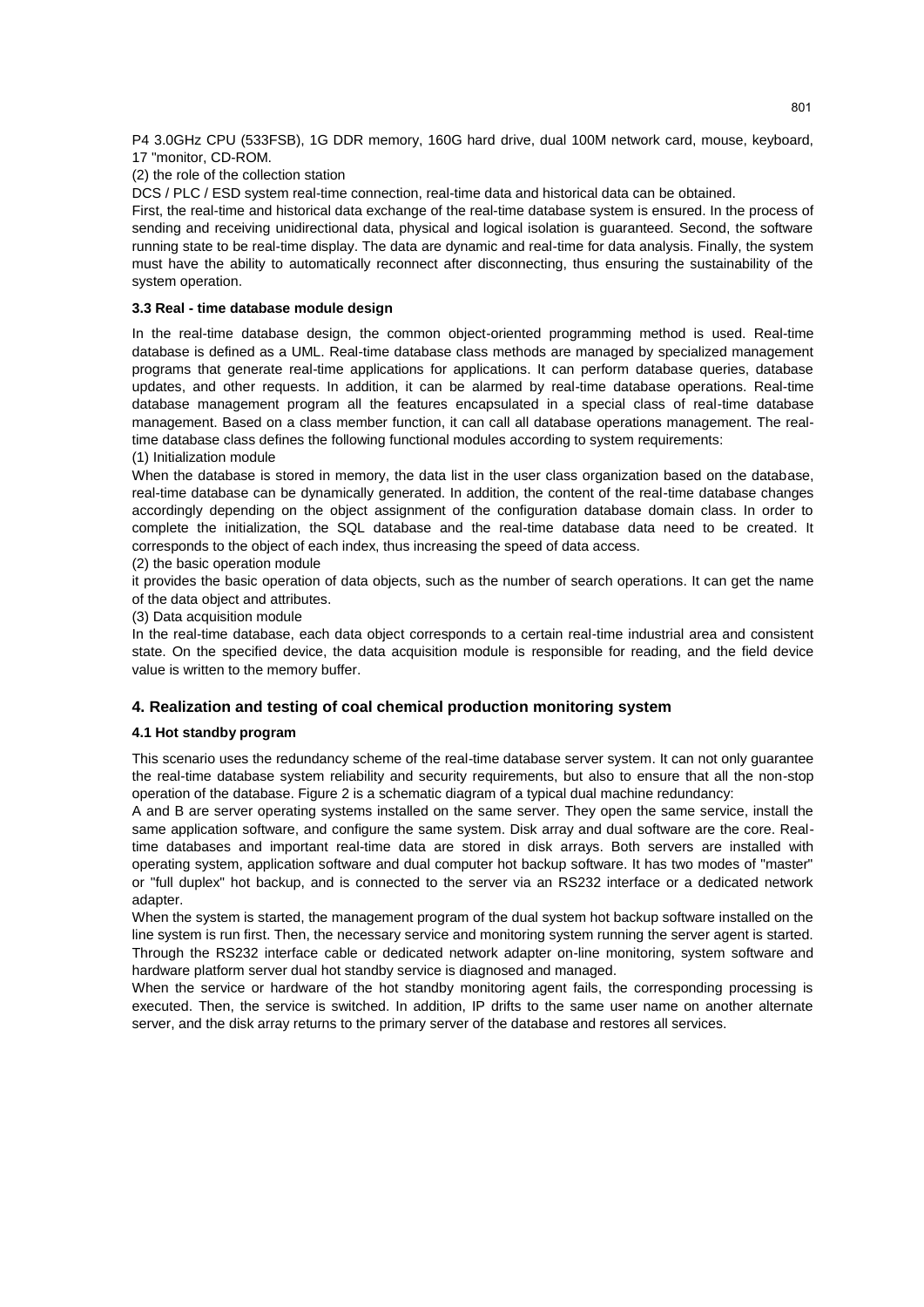

*Figure 2: Hot Standby System* 

#### **4.2 Realization of DCS acquisition scheme**

After the OPC server side of the DCS is started, the acquisition station connects to the DCS via Fast Ethernet. The acquisition station configuration is a dual network card. One of which is connected with the production network of DCS, and the other is connected with the internal management network. The CIMIO client's OPC acquisition module is installed on the acquisition station server. The module is responsible for collecting realtime DCS data. On the basis of the OPC acquisition protocol, the collected data is written to the server's database in real time. Its physical entity shown in Figure 3, the logical diagram shown in Figure 4:





*Figure 4: Logical diagram* 

#### **4.3 System test**

(1) System bearing capacity test

The throughput is measured by the system's response time and throughput. It can count the unit time of the system traffic, and then according to the business volume to calculate the system throughput, the specific throughput as shown in Table 1.

The throughput test results of the system implemented in this paper are shown in Figure 5.

As can be seen from Figure 5, the system can achieve seven operations per minute. The system response time increases as the number of system users' increases. The system throughput is proportional to the number of system users. But when the user continues to increase, the system's throughput will gradually decline.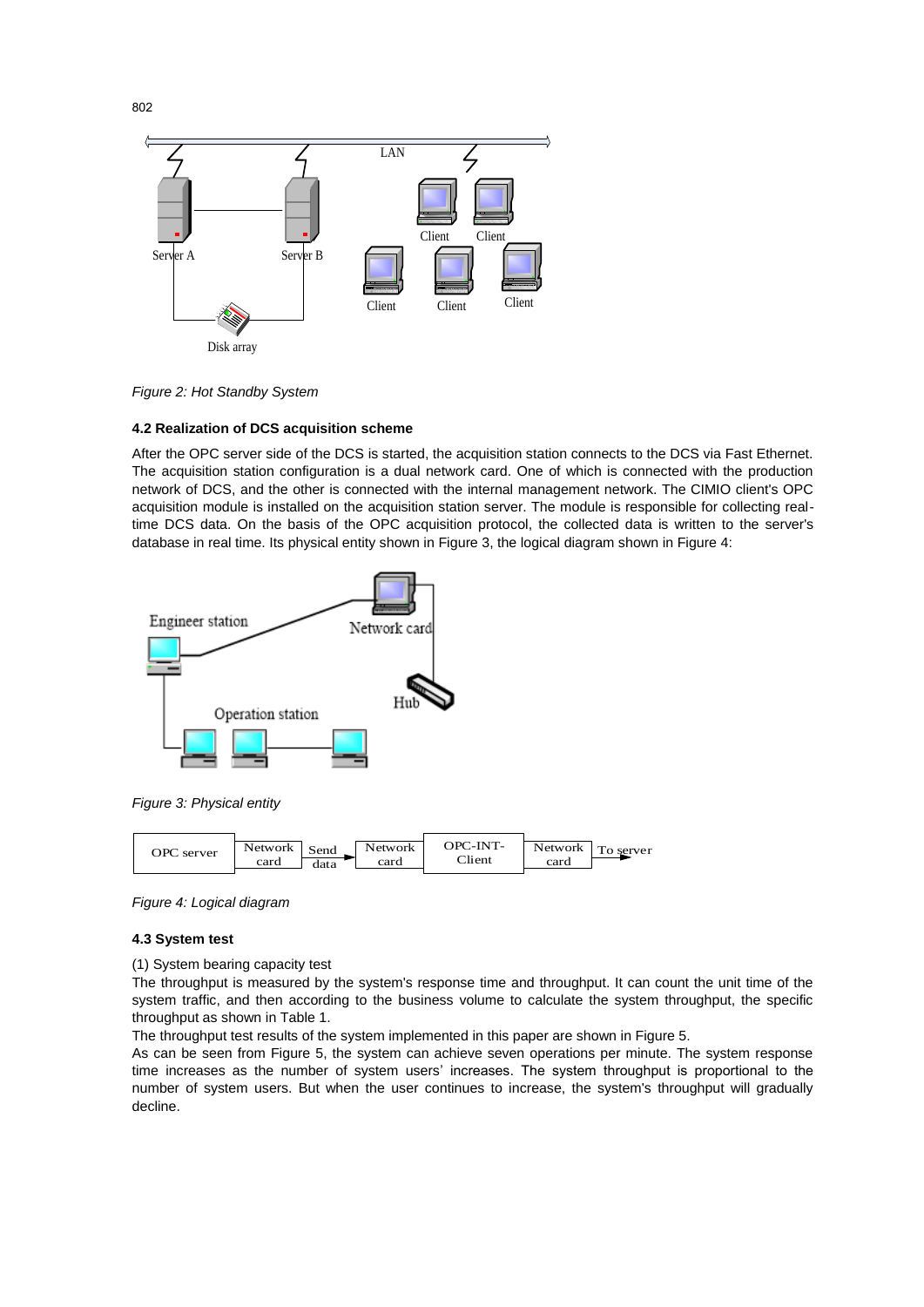*Table 1: System throughput rate* 

1097286 200

| Average throughoutConcurrency user |     |  |
|------------------------------------|-----|--|
| 834695                             | 50  |  |
| 932939                             | 100 |  |
| 1149757                            | 150 |  |



*Figure 5: System throughput test chart* 

#### (2) System reliability testing

The system runs continuously for 30 days, and the system responds to the user's operation function. The results show that during this period of time, the system is running normally, the error rate is almost zero, which can initially determine the reliability of the system.

## **5. Conclusion**

This paper designs the real-time database production monitoring system of coal chemical industry, realizes the electronic and non-paperized office of the real-time data collection of the station to the company, realizes the running status of the on-site real-time online monitoring device and instrument metering, and provides the company's production management command A strong technical guarantee.

Real-time data acquisition and monitoring system can be timely, accurate, efficient and convenient for the managers of macro-control. It can also provide first-hand information for future data mining of coal chemical industry. Therefore, the realization of coal chemical company's automated operation and management is realized, the production management efficiency is improved. In addition, the coal chemical industry is optimized, the company's production information management model has been improved, in order to achieve the company's data sharing resources.

#### **Reference**

Altmeyer S., Douma R., Lunniss W., Davis R.I., 2016, On the effectiveness of cache partitioning in hard realtime systems, Real-Time Systems, 52(5), 598-643., DOI: 10.1007/s11241-015-9246-8

Chermak L., Aouf N., Richardson M., Visentin G., 2016, Real-time smart and standalone vision/imu navigation sensor, Journal of Real-Time Image Processing, 1-17, DOI: 10.1007/s11554-016-0613-z